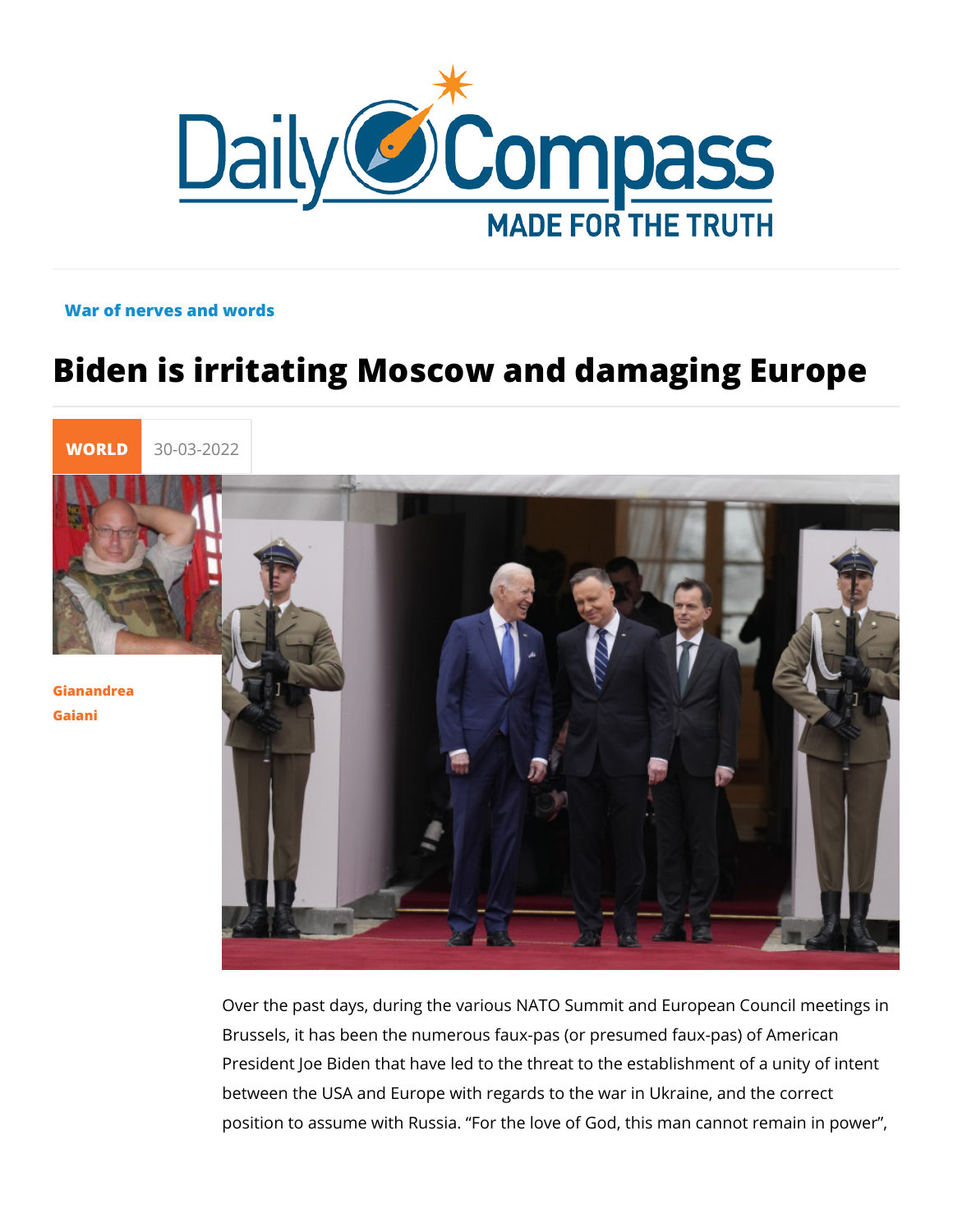Joe Biden said in Poland, just a few hours after having accused the Russian President of being a "butcher".

**It is possible that Biden was inspired by a certain Italian Minister** who had defined Putin as "the most atrocious of animals", but all things considered, Biden's phrases have had much greater publicity, forcing many on both sides of the Atlantic to clarify their positions, and/or distance themselves from the White House. A member of the Biden administration specified that the President was not referring to the power of Putin in Russia, but rather to the power which Putin would like to exert over neighboring countries, and Secretary of State Anthony Blinken specified that Washington does not have a plan for any change of regime in Moscow. These inefficient rectifications attempting to excuse the statements in question cannot hide the glaring inadequacy of a President of the United States who speaks of his Russian counterpart as if he were a Hussein, Gheddafi or Assad, to be substituted or eliminated.

**Citing former government officials and analysts,** the *Washington Post* underlined the grave implications of Biden's words, as they place doubt upon the USA's capacity to impede escalation and contribute to the end of the war. Samuel Charap, a Russia expert at the Rand Corporation, claims that Biden's declarations are awakening within Russia: "The perception of existing threats relative to American intentions. The Russians could be more inclined to respond in kind to hostile threats, even more so than at the present moment."

**On the other hand, Biden's inappropriate declarations** regarding Putin have been too excessive, both in number and in kind (over the past few weeks Biden has called Putin "an assassin", "a war criminal"), to be considered attributable to Biden's lack of diplomacy : inopportune but unintentional. It is impossible not to note that such declarations seem to have as their objective the intention of purposely irritating Moscow, distancing the commencement of concrete negotiations and therefore risking the acceleration of a potential conflict which threatens to involve Europe.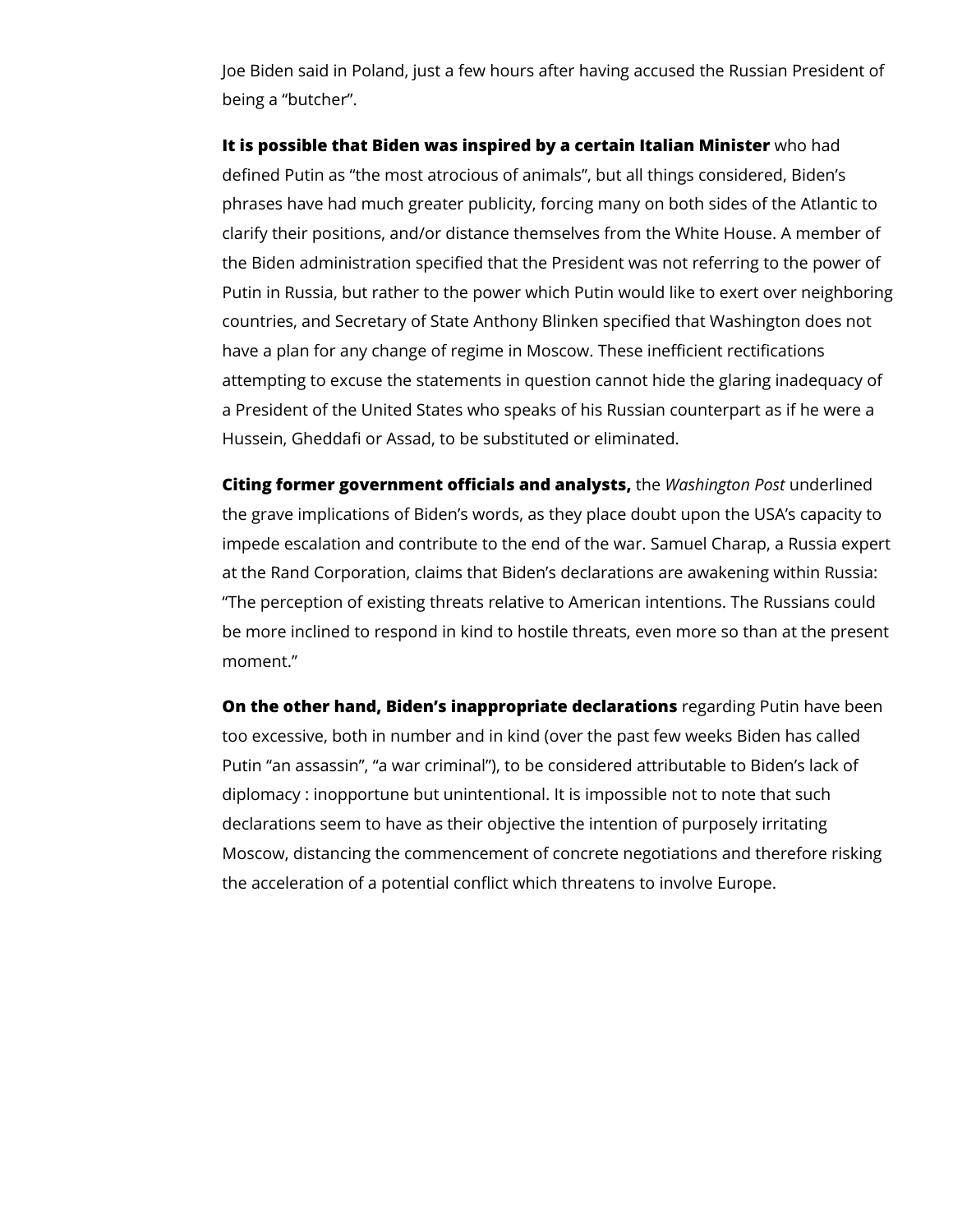**It would be a prolonged war serving Washington's interests,** which would bring about the rapid weakening and deterioration of Europe, the USA's eternal economic and commercial rival, and the world's greatest accumulation of wealth. Certain individuals are now speaking openly about a duel in the Administration, with the White House and Department of State on one hand, determined to provoke a Russian military response, and on the other hand the Pentagon, attempting to soften the bellicose tones, impeding the addition of combat planes, artillery and tanks to the long list of anti-air and anti-tank weaponry provided to Kiev troops.

**It should be noted that the war in Ukraine** has caused Biden's popularity to fall even lower, with fewer than 40% of Americans registering approval of his administration, and over 55% of Americans fully disapproving. A recently published NBC News poll indicated that seven out of ten Americans have little faith in the President's capacity to manage the conflict. And an even higher number - eight in ten Americans – fear that the war will raise energy costs, and that the conflict may pose the risk of nuclear threats. This poll was taken between the 18th and the 22nd of March, prior to Biden's European trip, and his recent, inappropriate declarations which have been the cause of countless arguments.

**In Europe, the first to speak out against the rantings of Biden** has been Emmanuel Macron, who stated he does not believe Putin is a butcher, and is apparently uncomfortable with the aggressive statements put forth publicly by Washington, every time it seems there may be an opportunity for genuine negotiations between the warring factions. "This is not the time for causing an escalation, either of words or of actions", Macron warned, and seems to be oriented towards another encounter with Putin in order to reestablish the basis for an accord. "We are not attempting to change a regime. It would be up to the Russian citizens to decide whether they still want him or not", Josep Borrell, high representative for EU Foreign Relations declared. "What we want is to impede the continuation of the aggression, and to stop Putin's war against Ukraine".

**Even NATO's most faithful ally, Great Britain,** has distanced itself form Biden with statements from the Minister of Education Nadhim Zahawi, while the loquacious Boris Johnson has avoided any mention of the American president's statements. Even the Turkish government, headed by Recep Tayyp Erdogan, had to give Washington a lesson in diplomacy, in an official communication from their Ministry of Foreign Affairs: "If everyone burns bridges with Russia, who will be left to negotiate at the end?"

**This episode once again reveals the divergence of interests** separating the USA